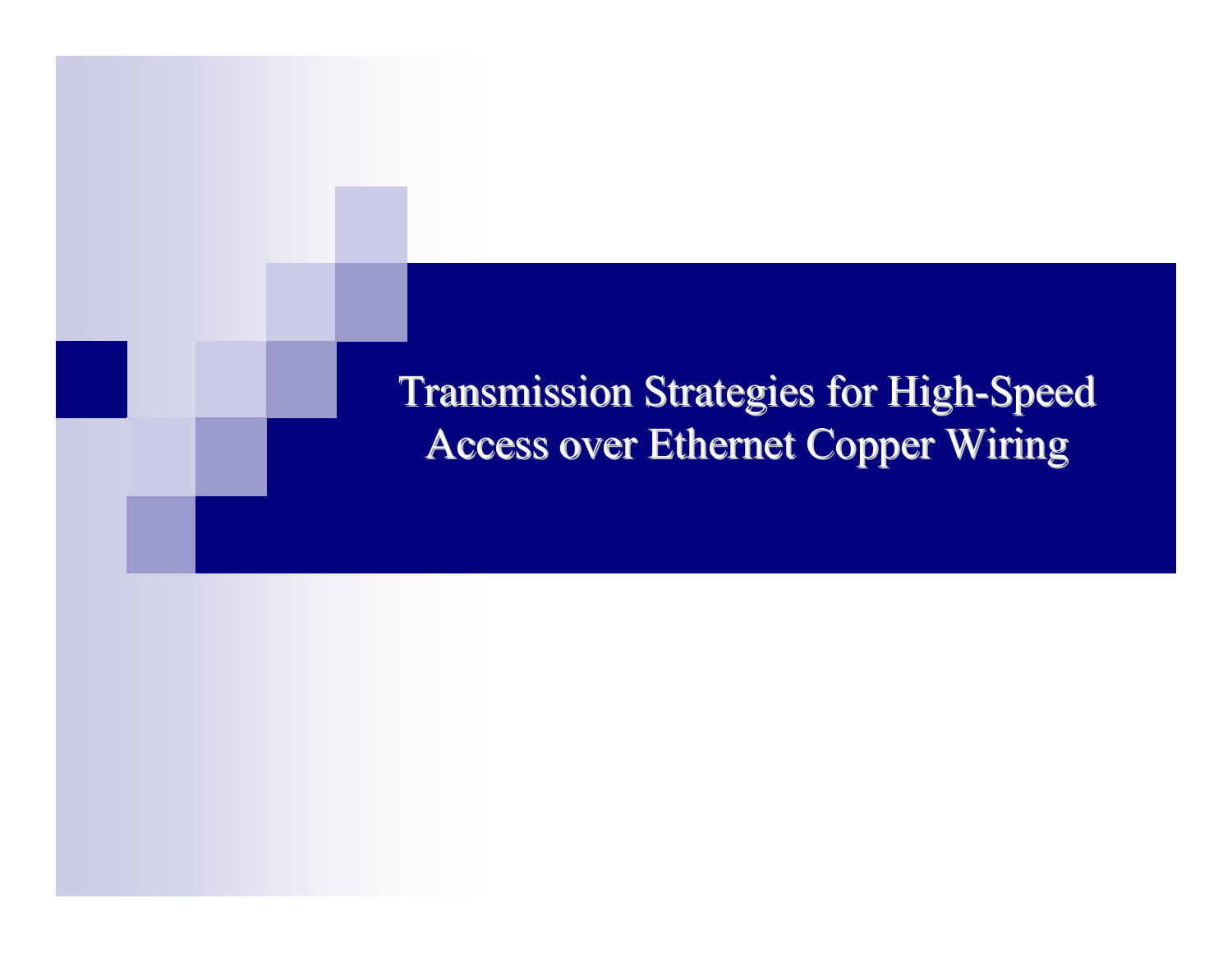



### **Why higher speeds? Why higher speeds?**







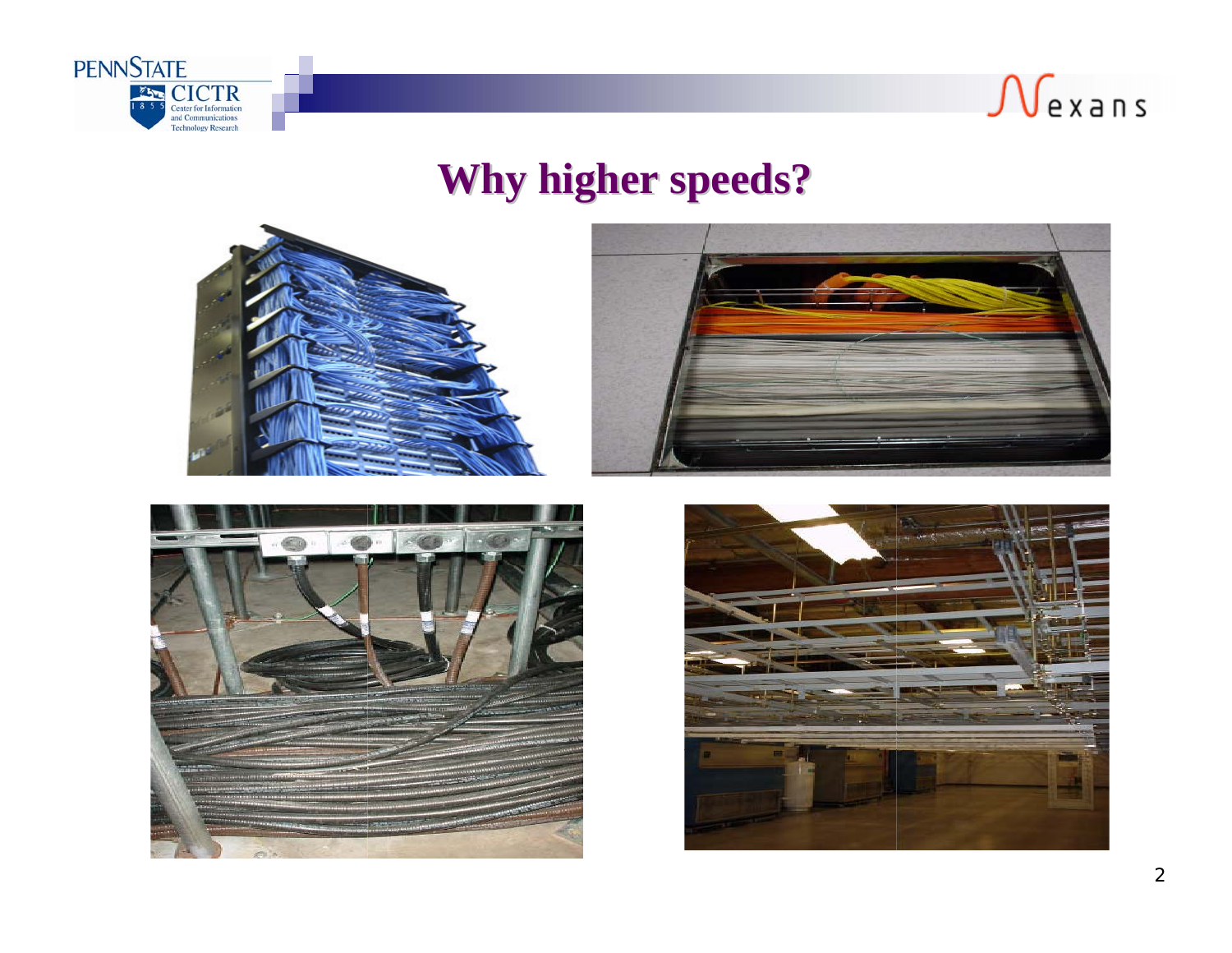



# **Applications of 40 Applications of 40 Gbps**

High-speed, cost-effective data applications

- **Norkstations supporting:** 
	- **Modeling and simulation**
	- Video
	- **High resolution image files**
- **Local and aggregation uplinks**
- M. High-Power-Computing data centers
- M. Enterprise server farms
- M. Power over Ethernet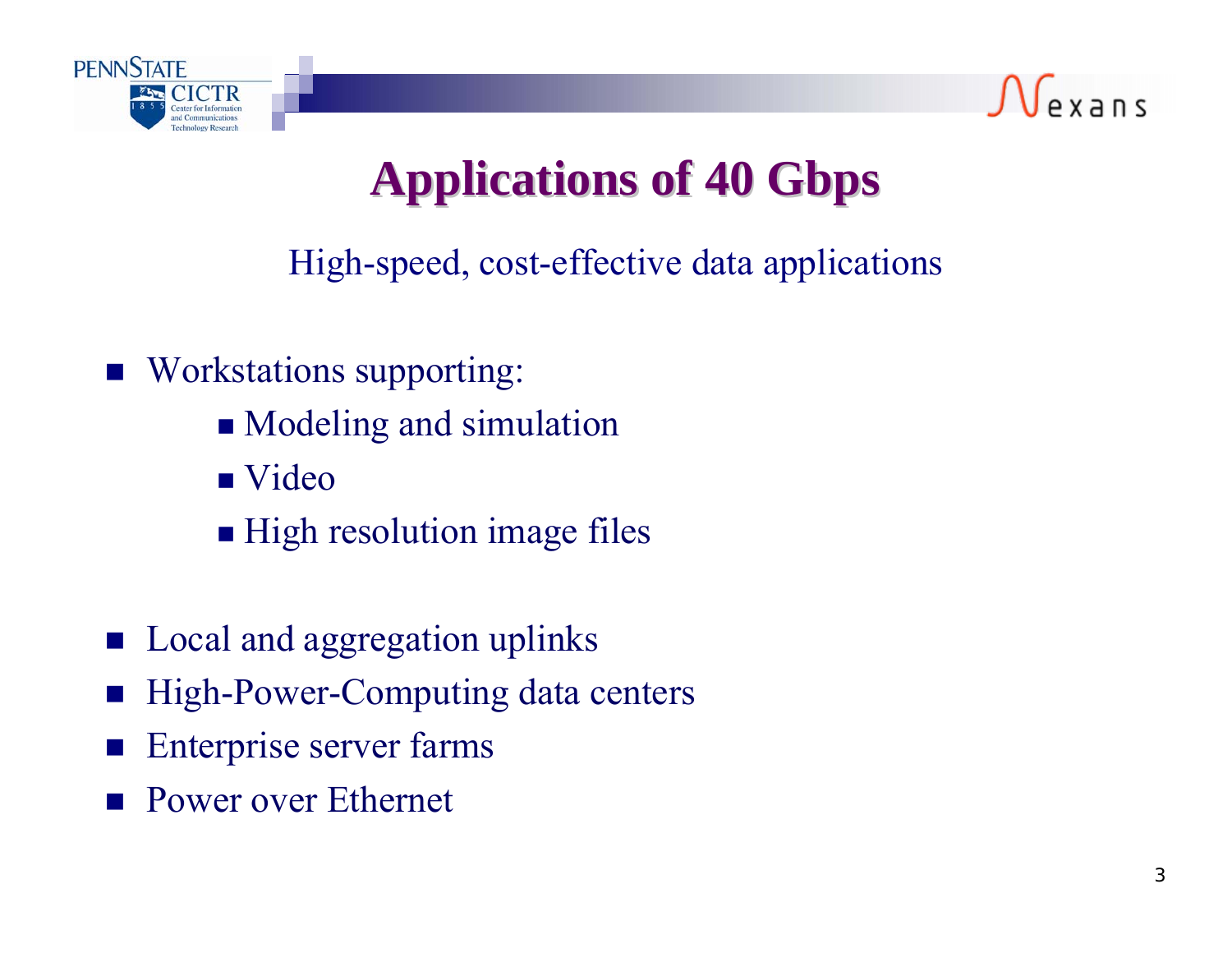

 $\sqrt{e}$  x ans

#### **Ethernet PHY Ethernet PHY**

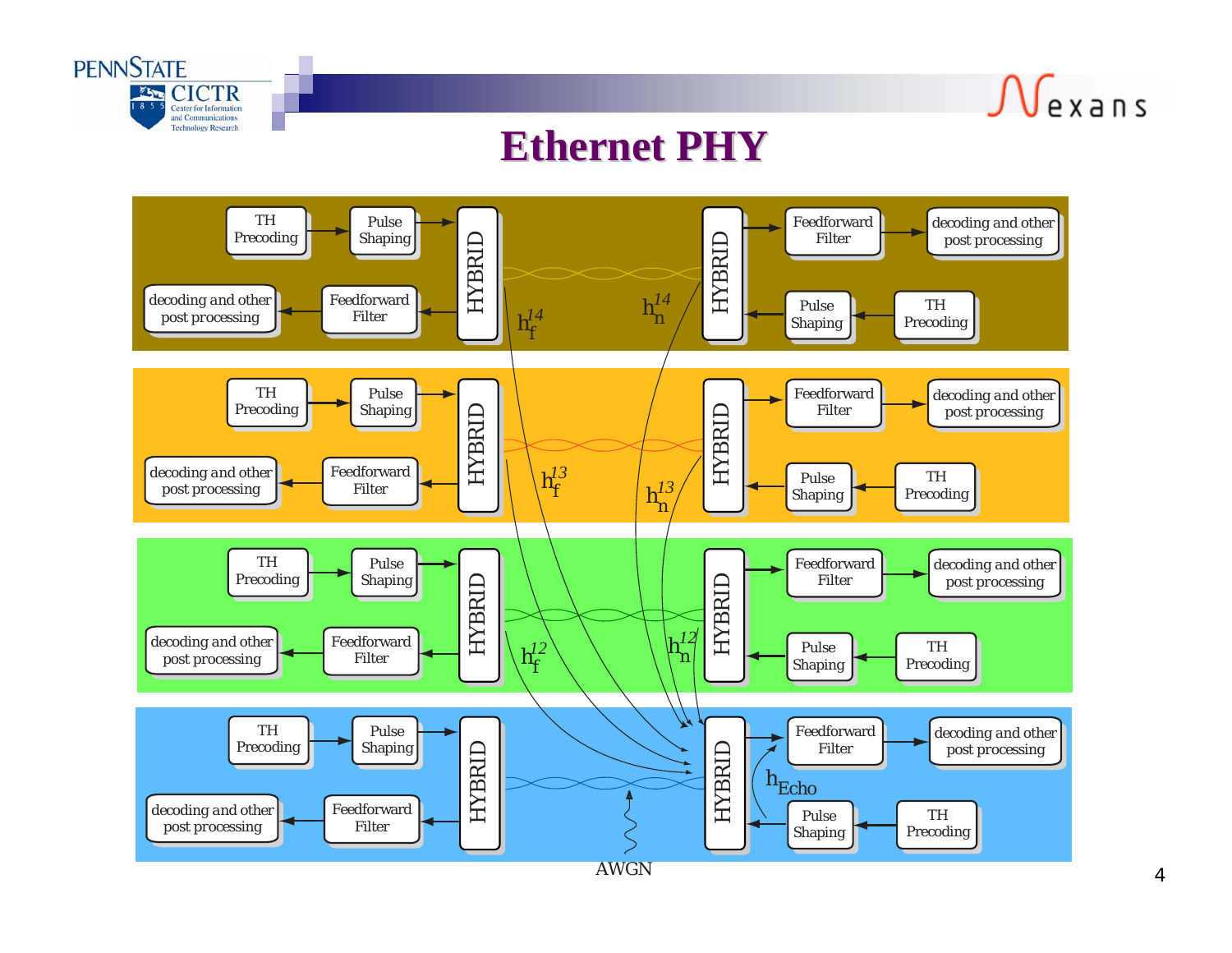

### **Interference Interference**

# Interference sources:

- Echo; dominant
- Far-End Crosstalk (FEXT); dominant
- Near-End Crosstalk (NEXT)
- $\square$  Due to the double shielding, Alien X-talk is negligible for CAT-7A cables.



 $\sqrt{e}$  x ans

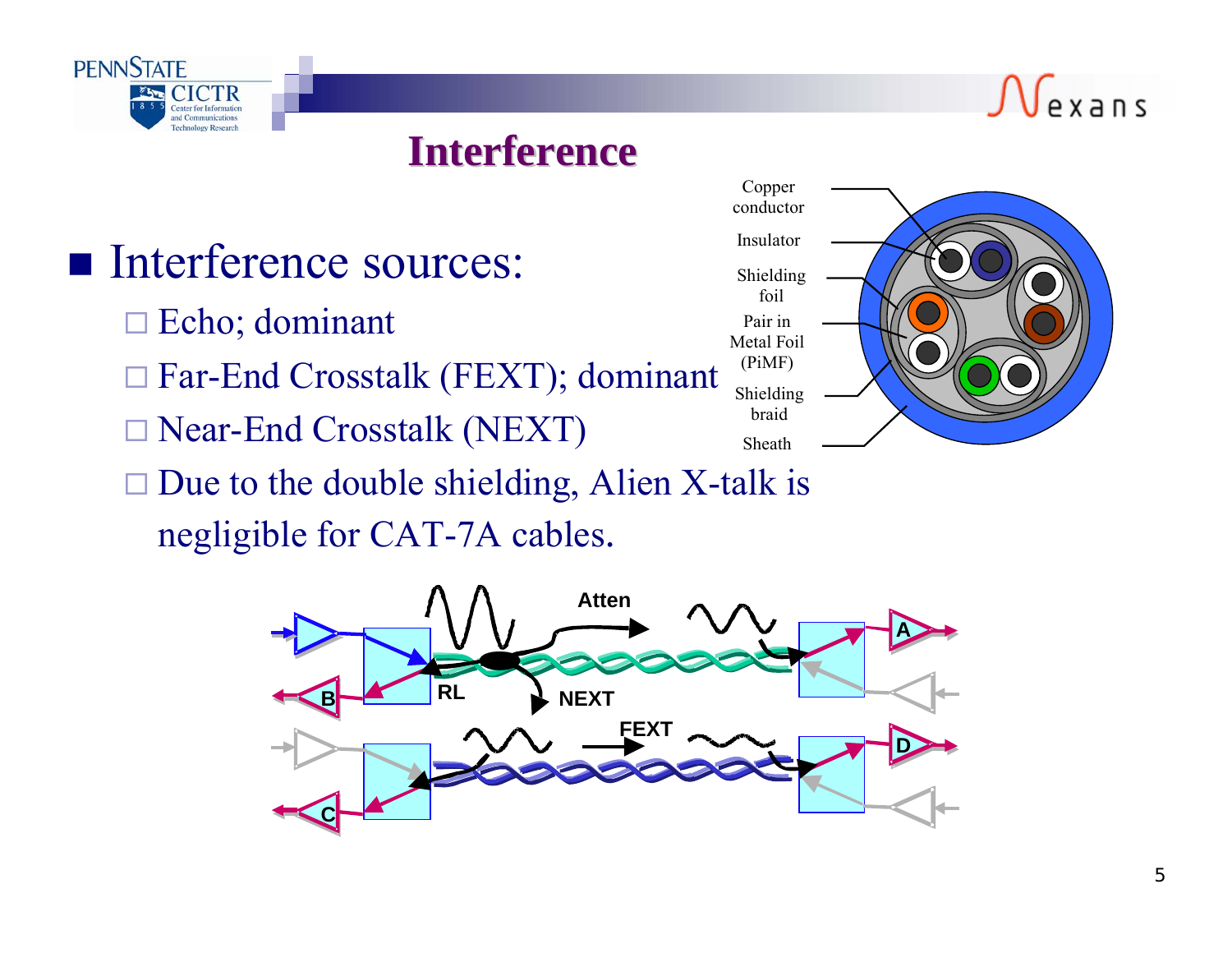



# **Power Utilization Power Utilization**

# **Increase PHY complexity results in:**

 $\Box$  Increased power consumption (first generation chips consume 10x more power than 1000BASE-T chips)

□ Increased need for cooling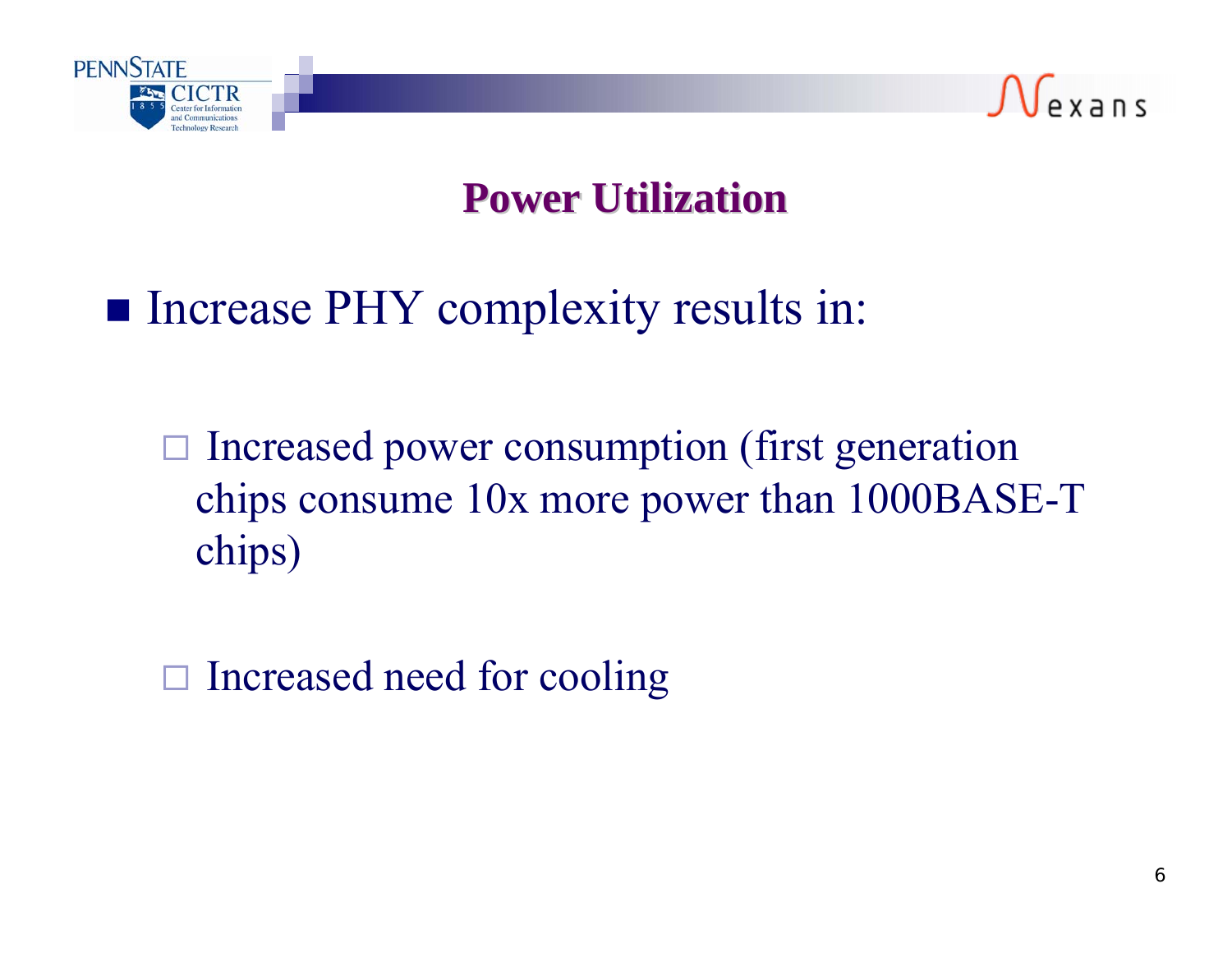



## **Latency Latency**

- Latency is the time delay needed to recover signal packets:
	- $\Box$  1000BASE-T PHY has a round-trip latency of up to 880 ns.
	- □ 10GBASE-T PHY has a round-trip latency of up to 2.56 μs.